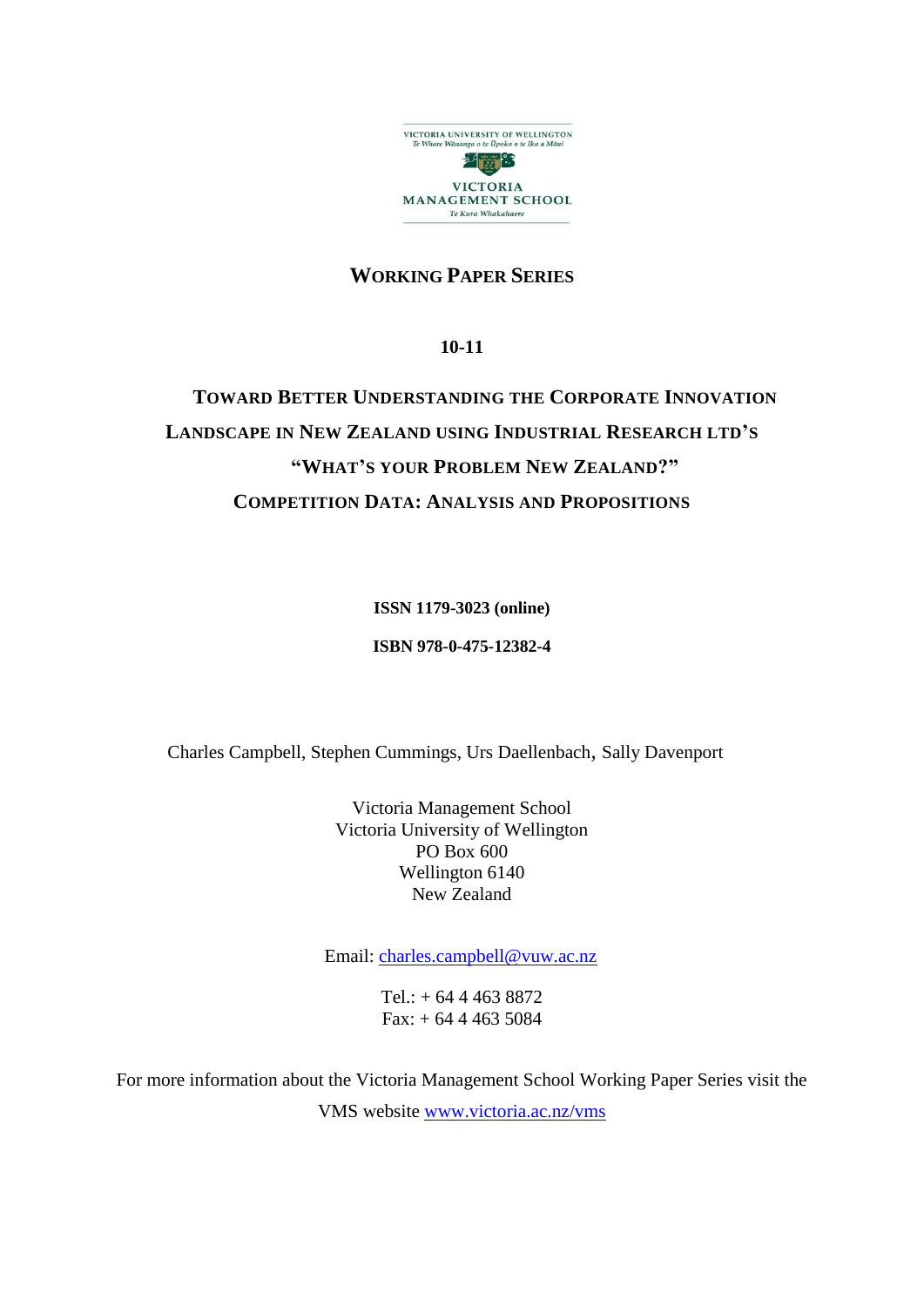#### **ABSTRACT**

\_\_\_\_\_\_\_\_\_\_\_\_\_\_\_\_\_\_\_\_\_\_\_\_\_\_

This paper utilises a unique data set to investigate New Zealand's corporate innovation landscape. It examines a sample of kiwi firms with true "innovative intent", and their efforts to gain external R&D support from Industrial Research Limited (IRL), a Crown Research Institute. Aggregated data from over 100 applications to IRL's "What's Your Problem New Zealand?" competition, held in 2009, informs of these companies' location, size, age, export orientation, sector, and research problem type. We divide the competition entrants into three categories: "strayers", "contestants", and "finalists", and consider their aforementioned characteristics in relation to each other and, where possible, to the median New Zealand firm. From this, we advance 14 propositions regarding the nation's corporate innovation landscape, and suggest some potential implications for policy makers.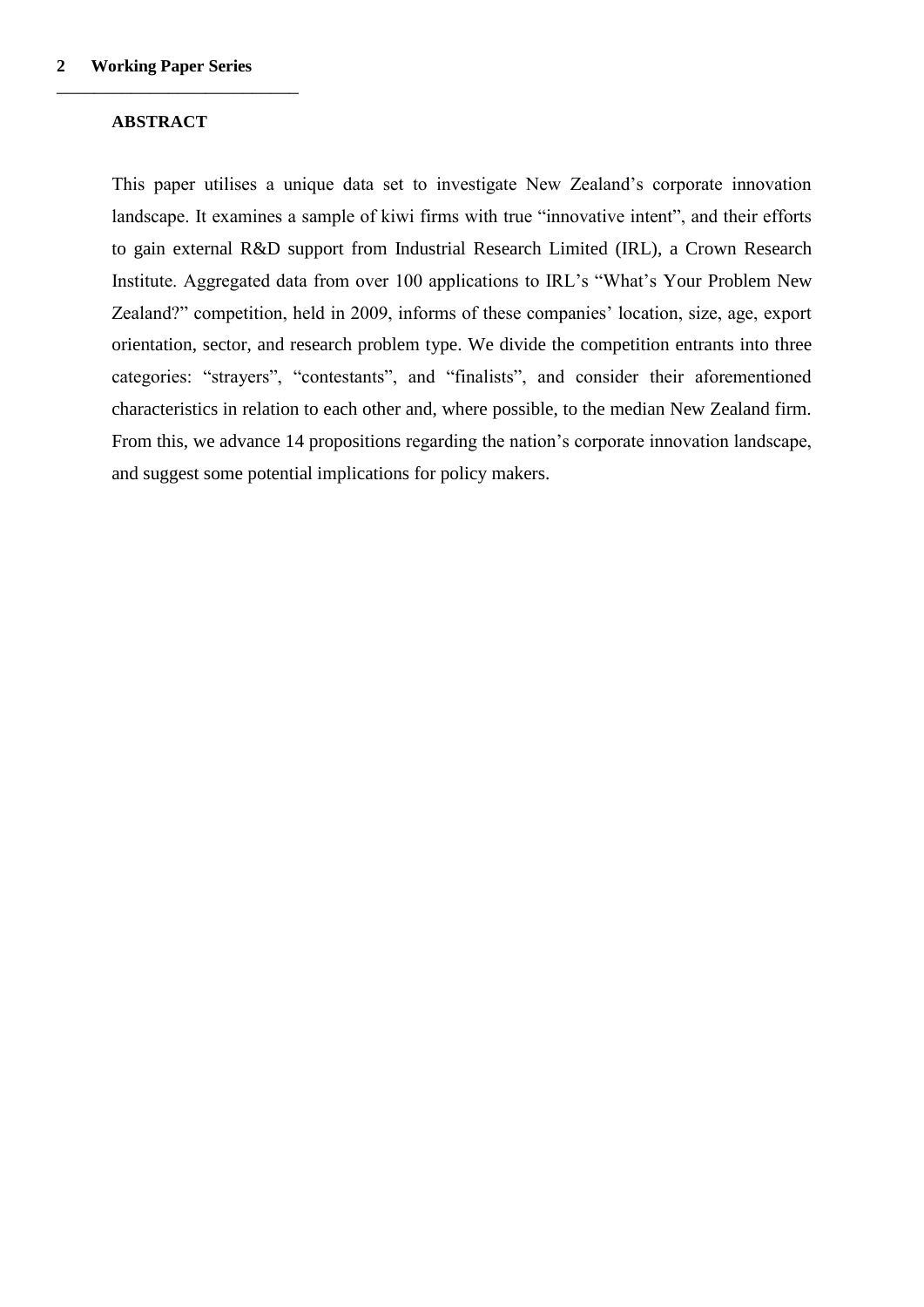#### **INTRODUCTION**

If New Zealand is to successfully maintain or improve its standard of living in today's information age, it must keep pace in dynamic, globally competitive environments. Any nation's economic growth in the  $21<sup>st</sup>$  century, it is widely accepted, will be related to its commitment to science and technology, and New Zealand's future depends, in part, upon the strategic innovation of firms of all sizes: small, medium and large.

Yet New Zealand business expenditure on R&D (BERD) has, in recent years, consistently underperformed in the OECD rankings. In 2007, NZ firms spent 0.5 per cent of GDP on research and development, which was well below the OECD average of 1.5 per cent.<sup>1</sup> This placed NZ BERD 23<sup>rd</sup> out of 27 nations for which figures were available, or ahead of just Hungary, the Slovak Republic, Poland, and Greece.<sup>2</sup>

Without getting into arguments about whether New Zealanders are able to significantly increase R&D spending, it is clear that in order to remain competitive these relatively small amounts need to be well-targeted. Consequently, there is a need for good information about the characteristics and needs of NZ firms with innovative intent and whether their investments of time and other resources into R&D are likely to be successful so that firms and government policies can be more effective.

This paper reports on a unique opportunity to develop such information. In 2009, as a result of a nationwide competition focused on identifying companies with interesting problems that they would like to solve, Industrial Research Limited gathered over 100 sets of data from a cross-section of firms possessing what we might call "innovative intent" – firms that wanted to apply expertise to do business differently, and better, and were prepared to make the necessary investment. We were given access to this data, under certain provisions.<sup>3</sup> In the paragraphs below we use this data to develop fourteen propositions about New Zealand firms with innovative intent, how they may be better served by the "science system", and the New Zealand innovation landscape in general.

#### **BACKGROUND**

Industrial Research Ltd (IRL) is a government-owned research institute employing approximately 300 people, the vast majority of whom are based in Petone, Wellington, with much smaller satellites in Christchurch and Auckland. The Crown Research Institute (CRI) is charged with supporting innovation in New Zealand businesses via technology and knowledge transfer. As a CRI, IRL is also expected to be financially viable and provide an acceptable rate of return on equity.<sup>4</sup> Each year, around 70 per cent of its funding comes from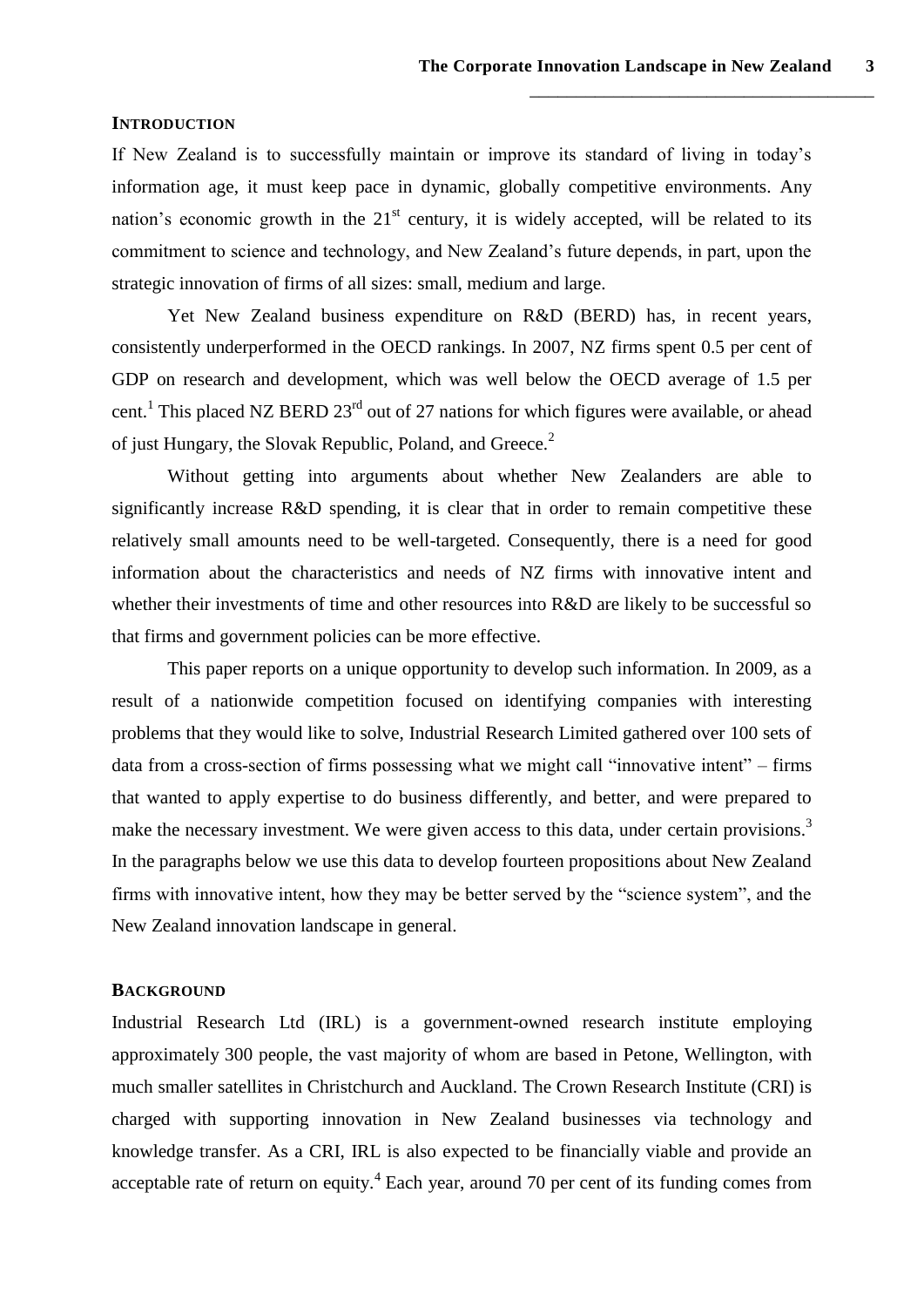Government grants, and the remaining  $30$  per cent from commercial research contracts.<sup>5</sup> In recent times, there has been some debate as to whether IRL's location in Wellington is isolating it from its customers. Some have suggested that it should get "closer to business" by relocating to Auckland; others that it should be closer to business by being "broken up" and more greatly geographically dispersed.

IRL's CEO Shaun Coffey addressed the country's comparatively low levels of business investment in R&D during the global recession of 2009. <sup>6</sup> He proposed a closer relationship between science and commerce, arguing that "world-class R&D will always underpin world-leading, high-value products and services". He recommended that NZ firms make better use of the expertise at IRL and other research and development providers to improve their competitiveness in overseas markets. Coffey argued this was especially important during the prevailing "tough times", in which industry, Government, and R&D providers needed to "collaborate more closely than ever before".<sup>7</sup>

Hoping to raise the profile of R&D in New Zealand and forge new relationships with NZ businesses, IRL announced the "What's Your Problem New Zealand?" (WYPNZ) competition in March  $2009$ .<sup>8</sup> It was an open invitation for NZ firms to describe their challenging R&D problem that, if selected and solved by IRL, would advance their business and contribute to the national economy. IRL offered the winning firm \$1 million of research and development at its facilities.<sup>9</sup>

The brainchild of IRL scientists Paul Benjes, Nick Long, Madhusudan Vasudevamurthy and Robert Holt, the competition may be seen as a development upon open innovation and crowdsourcing practices that have recently emerged, and which take advantage of "Web 2.0" to operate in the "grey areas" that have developed between the traditional discrete distinctions of "firms" on the one hand, and "markets" on the other.<sup>10</sup> Indeed, the IRL staff members who dreamt up the competition had initially found inspiration from the public competitions held by NASA since 2005, with which it hoped to expedite the creation of new technologies that might one day contribute to a space elevator programme.<sup>11</sup>

104 NZ firms answered IRL's call, <sup>12</sup> and submitted two-page application forms detailing their WYPNZ proposals. An independent judging panel was formed from several business and science leaders: specialists in market development, commercialisation, investment, intellectual property and science, and biotechnology.<sup>13</sup> In the first selection stage, 16 firms were rejected as "strayers" with proposals that were inapplicable or not welltargeted enough to IRL's set of research capabilities.<sup>14</sup> From the remaining 88 applicants ten finalists were selected in June  $2009$ .<sup>15</sup> They were chosen for having the most clearly defined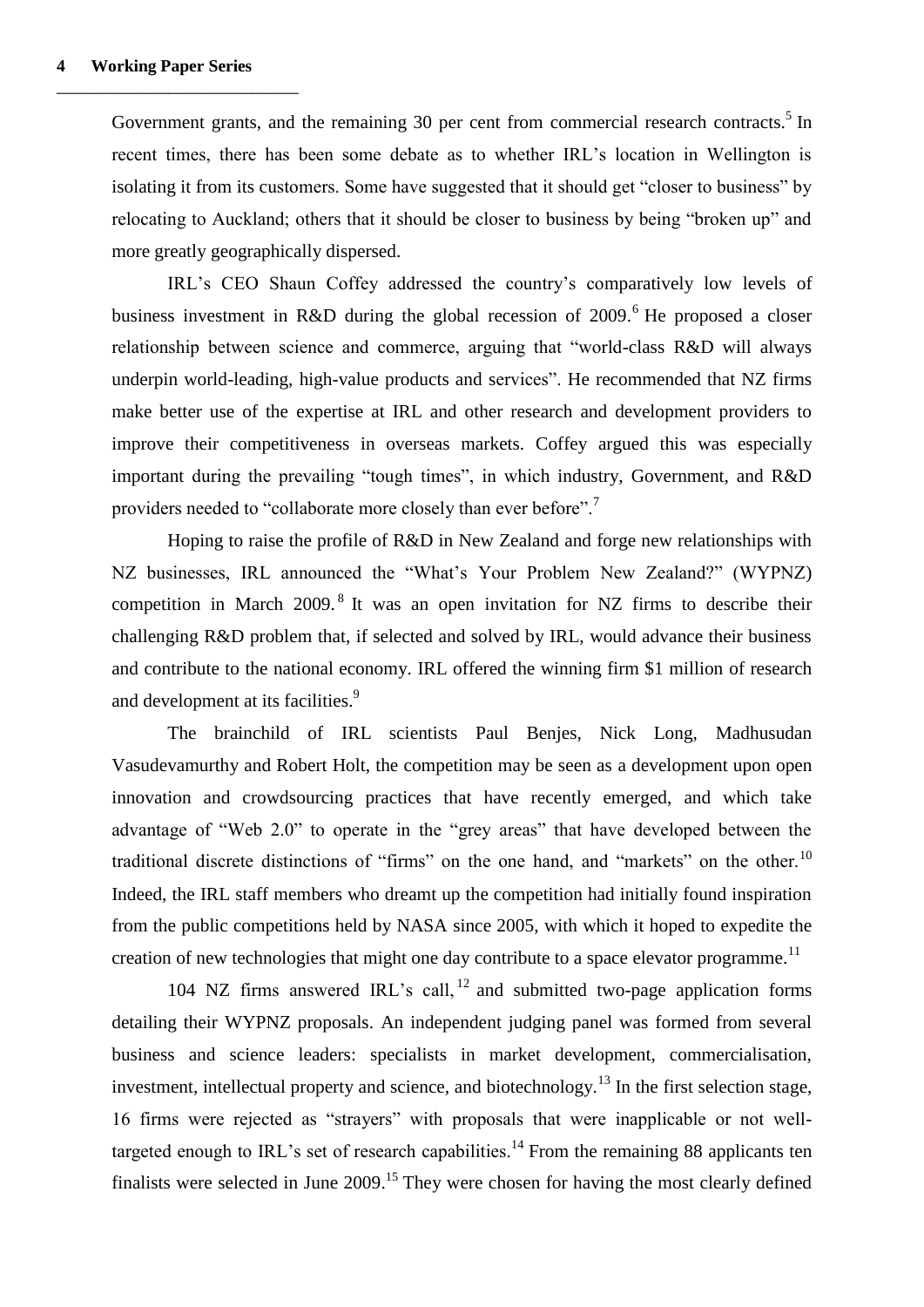research problems, whose technical solutions would directly lead to the claimed benefits for the New Zealand economy.<sup>16</sup> For stage two of the selection process, the ten finalists were required to prepare a more detailed form in consultation with IRL science and commercialisation experts. They then presented their R&D problems to the judging panel and underwent a probing  $O\&A$  session.<sup>17</sup> The judges wanted accurate descriptions of the finalists' businesses, R&D problems, financial benefits from the \$1 million spend, and abilities to reach growing markets.<sup>18</sup> They determined that according to these criteria, the ten finalists were "all well deserving of the million dollars worth of  $R&D$  spend".<sup>19</sup> However, as had been clearly stipulated throughout the competition's rules and marketing there could only be one winner, and in August 2009 Resene was selected as the competition winner. Their application was focussed on the problem and possibilities of creating a commercially viable paint made of materials that were "sustainable", or not harmful to the environment.<sup>20</sup>

#### **METHOD**

Having followed the competition with some interest since its inception, we applied for Victoria University funding to study the data generated by WYPNZ. Funding was approved and IRL kindly agreed to let us see the data in aggregated form and to interview key personnel involved in managing the competition.

We were particularly interested in researching WYPNZ as we recognized that analysing the competition application forms and applicant characteristics represented a unique and potentially extremely insightful view of the corporate innovation landscape in New Zealand. We believed this to be the case for a number of reasons.

First, WYPNZ isolated firms with active innovative intent: that is, firms had to be actively thinking about innovation "right now" in order to apply. This contrasts with the kinds of firms that are typically the focus in case studies, that is, firms that were innovators in the past and may or may not have innovative intent now. It also contrasts with the kinds of studies that rely on questionnaires to ask whether firms saw themselves as innovators, the answers to which are not necessarily correlated to the truth.

Second, the competition was open to all-comers, not just those who had been identified by another agency or body as having potential to turn innovative intent into value creation, or firms in need of development. This provided a more objective "ground up" picture of the innovation landscape and, within this, the issues with which firms are grappling.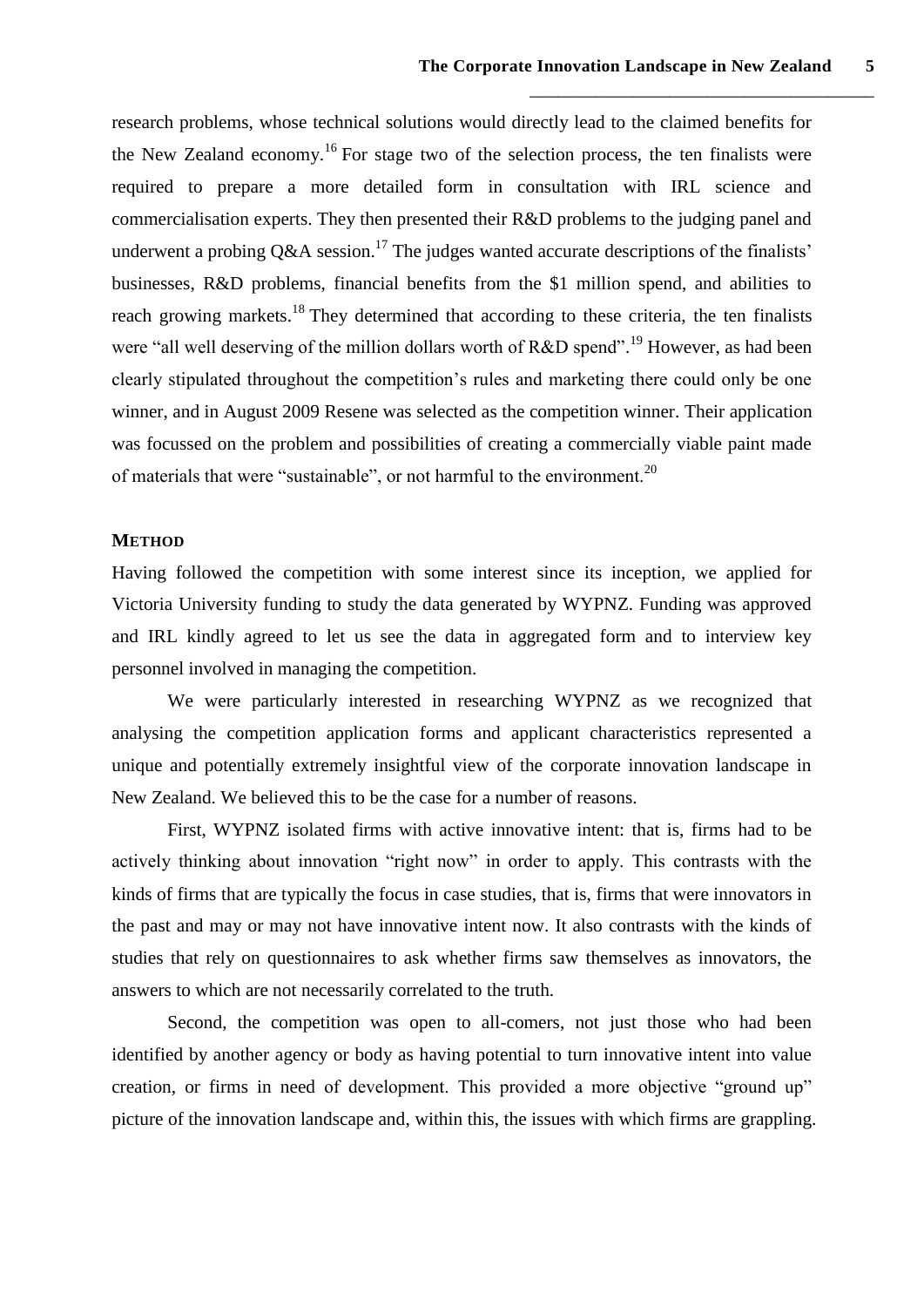Third, it was a requirement for all WYPNZ entrants to fill in the same structured "entry form". This created a data-set that was very easy to manipulate and which would allow for direct comparisons and analysis.

Fourth, because this was an entry form questionnaire designed to help participants articulate their problems that IRL might solve, rather than a research questionnaire or direct application for funding, we believed that firms were less likely to "second guess" or write the answers that they thought the researchers or funding agencies might value or want to hear, thus making for more objective data.

Fifth, the competition contained a built-in and relatively objective proxy for firms with innovative intent who are successful in gaining external support: the judges' selection of 10 finalists from over 100 applicants. Their selection criteria determined, fairly objectively, the most innovative, realistic and marketable decile of applicants. Moreover, the judges' statement that all the finalists were "well deserving of the million dollars worth of R&D spend" shows how well they measured up to the selection criteria.

Sixth, WYPNZ also created a set of applications that were poorly articulated or directed: the set that we described as "strayers", or applicants that could not be taken further as entrants into the competition. This set, we believed, could be a useful proxy for those attempts to seek help with innovation that are least likely to be successful.

In our analysis, we compared the characteristics of competition applicants in terms of their location, size, age and export orientation, their proposed R&D problem types, and the dates IRL received their applications. We compared these characteristics across the categories that WYPNZ promoted: "total WYPNZ Entrants", "WYPNZ Strayers", "WYPNZ Contestants" and "WYPNZ Finalists", and wherever possible we compared these groups to the characteristics of New Zealand firms in general, which we term "All NZ firms". Following this approach, we hope to have created a picture, in microcosm, of the landscape for corporate innovation in New Zealand.

In the proceeding paragraphs, we summarise our findings with graphs and observations, and develop fourteen corresponding propositions relating to New Zealand's innovation landscape. Given the size of the sample and IRL's particular focus on manufacturing, it may not represent New Zealand firm behaviour in other sectors. We therefore choose to develop tentative propositions for further discussion and more intensive research, rather than general statements of fact or hypotheses. Subsequently, these graphs, observations and propositions are arranged into the following sections: the location of the applicants; the size of the companies applying; the age of the companies; their export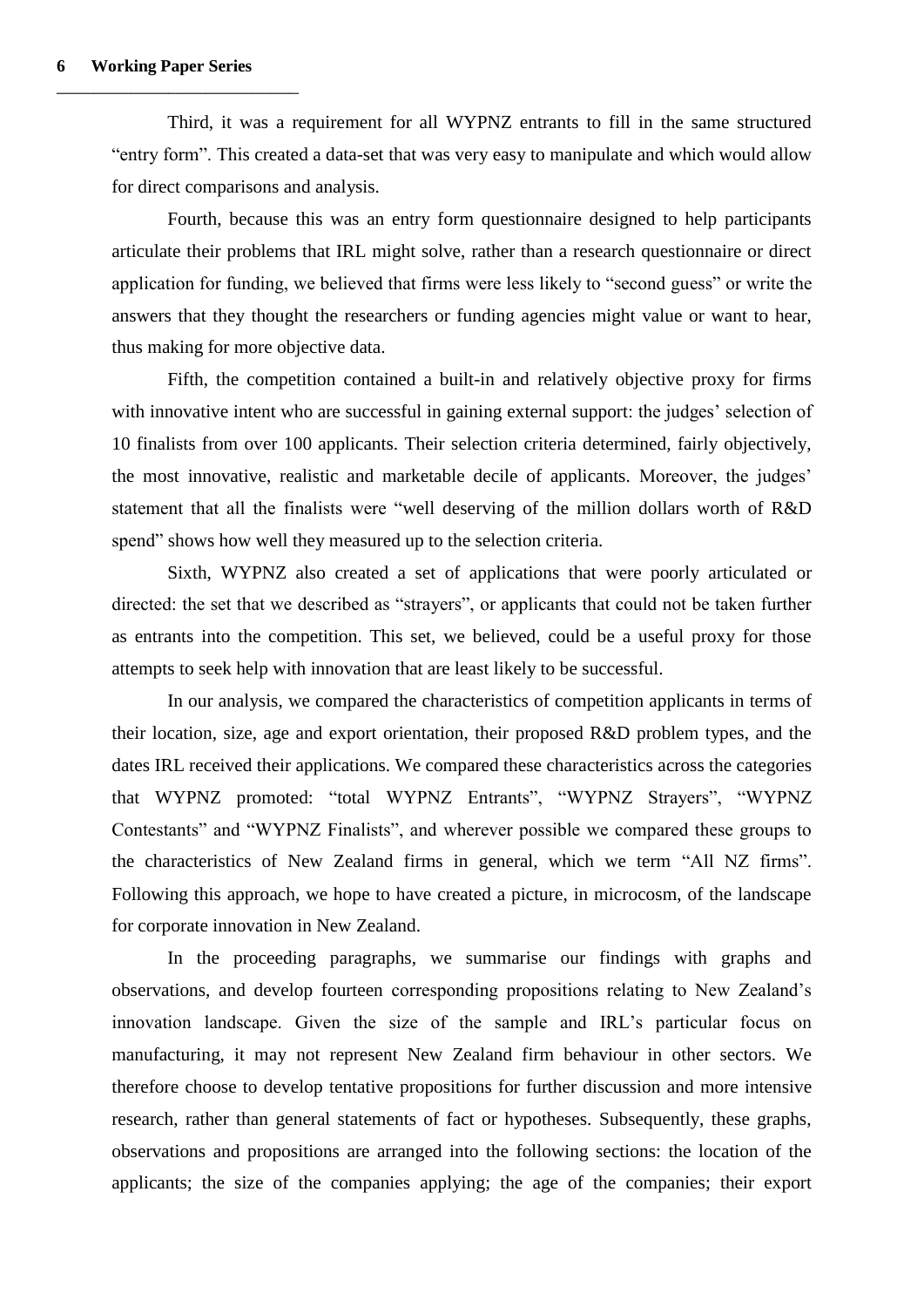orientations; the types of problems the companies where trying to articulate and the sectors in which they operate; the dates on which applications were received; and "other"; before summarizing our results and making some concluding observations.

#### **LOCATIONS OF APPLICANTS**

The geographical spread of WYPNZ Entrants, shown in figure 1, was largely representative of the distribution of New Zealand firms in general. This is also true of those selected as finalists. The only notable variation in this data was to be found in a slight overrepresentation of WYPNZ Strayers in the "Rest of North Island" category, however, this may be explained by the disproportionate number of smaller companies from this region applying (see section 5 below).



**Figure 1**<sup>21</sup>**: LOCATIONS OF FIRMS**

From these findings we may advance the following propositions:

*Proposition 1: No geographic region in New Zealand has more or less "innovative intent", or indeed innovative capability, than any other.*

*Proposition 2: IRL's primary location in Wellington appears to have no significant bearing on encouraging or discouraging firms from any particular geographic region to relate to it.<sup>22</sup>*

# **SIZE OF COMPANIES (FTE EMPLOYEES)**

While there are many potential measures of firm size, the measure that was most reliably indicated to us from the WYPNZ data (as we cross-checked this with other data sources) was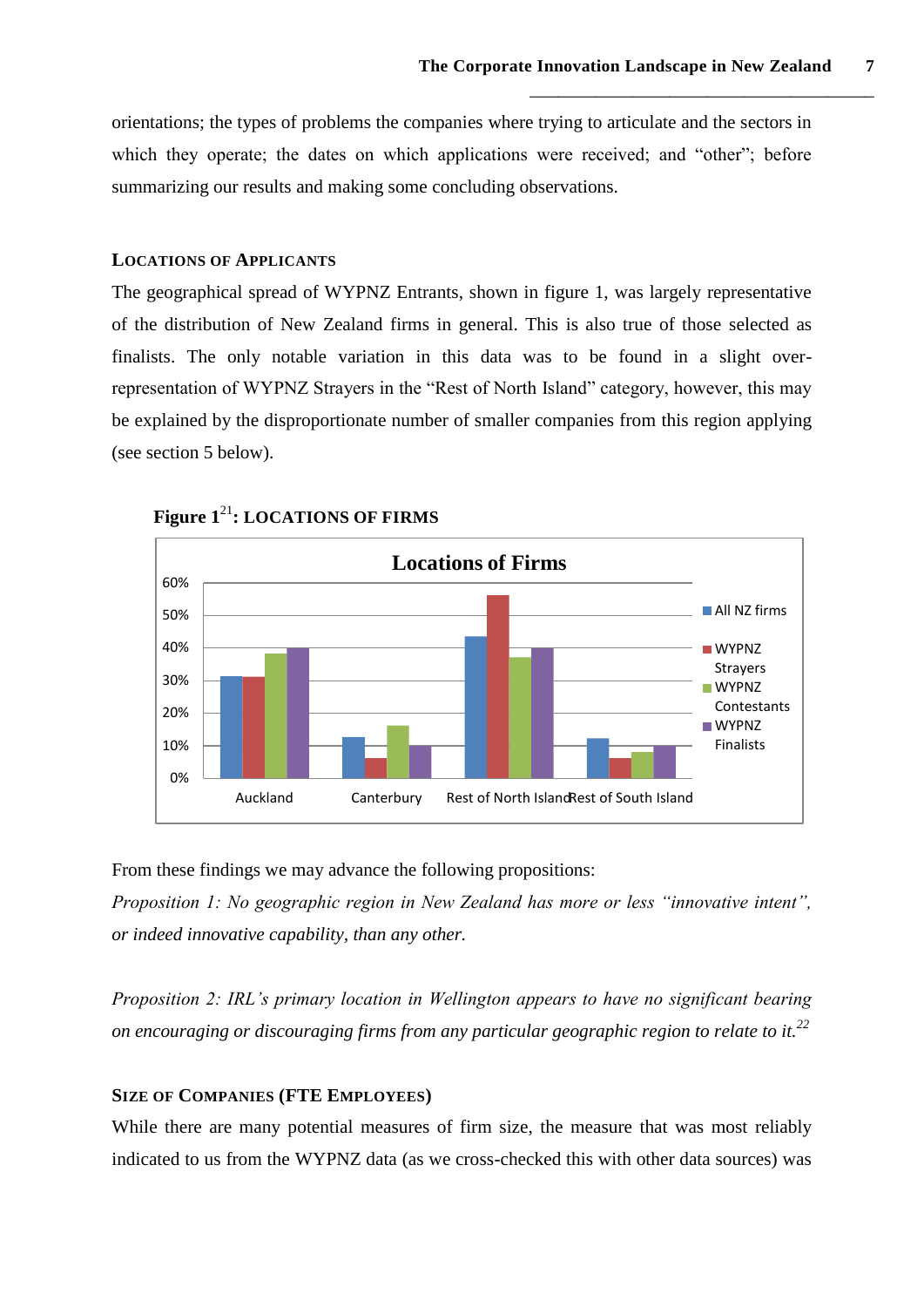full time equivalent employees. At the time of the competition in 2009, the proportion of kiwi firms investing in R&D increased with size: 6 per cent of kiwi firms sized 6-19 employees; 10 per cent of firms with 20-49 employees; 14 per cent of companies sized 50-99 employees; and 20 per cent of firms with 100 employees or more.<sup>23</sup> Yet this does not presuppose that the variously sized firms would seek guidance and/or help to develop their in-house innovations in relative proportions, and this is demonstrated by an analysis of the size of the WYPNZ Entrants.

All three separate categories that the WYPNZ Entrants came to be divided into (Strayers, Contestants and Finalists) were typically larger than the median New Zealand firm, with under-representation in the "0 employee count" category (not surprisingly as these are generally "paper" companies), and over-representation in the "10 to 19" and "100+ employee count" categories.

Moreover, of the WYPNZ Entrants, the smaller firms were heavily skewed to the Strayers, and the larger firms to the Finalists. A firm within the Finalists group was ten times more likely to have 100 or more employees than a firm in the Strayers group.



#### **Figure 2: SIZE OF FIRM**

These findings suggest to us the following propositions:

*Proposition 3: Larger firms are more likely to seek guidance/help to develop innovation/s and are more likely to be successful in gaining interest and attention. Related to this, smaller firms' innovative ideas are less formulated and directed, or more difficult to categorise in conventional ways. This may speak to an absorptive capacity argument whereby firms need*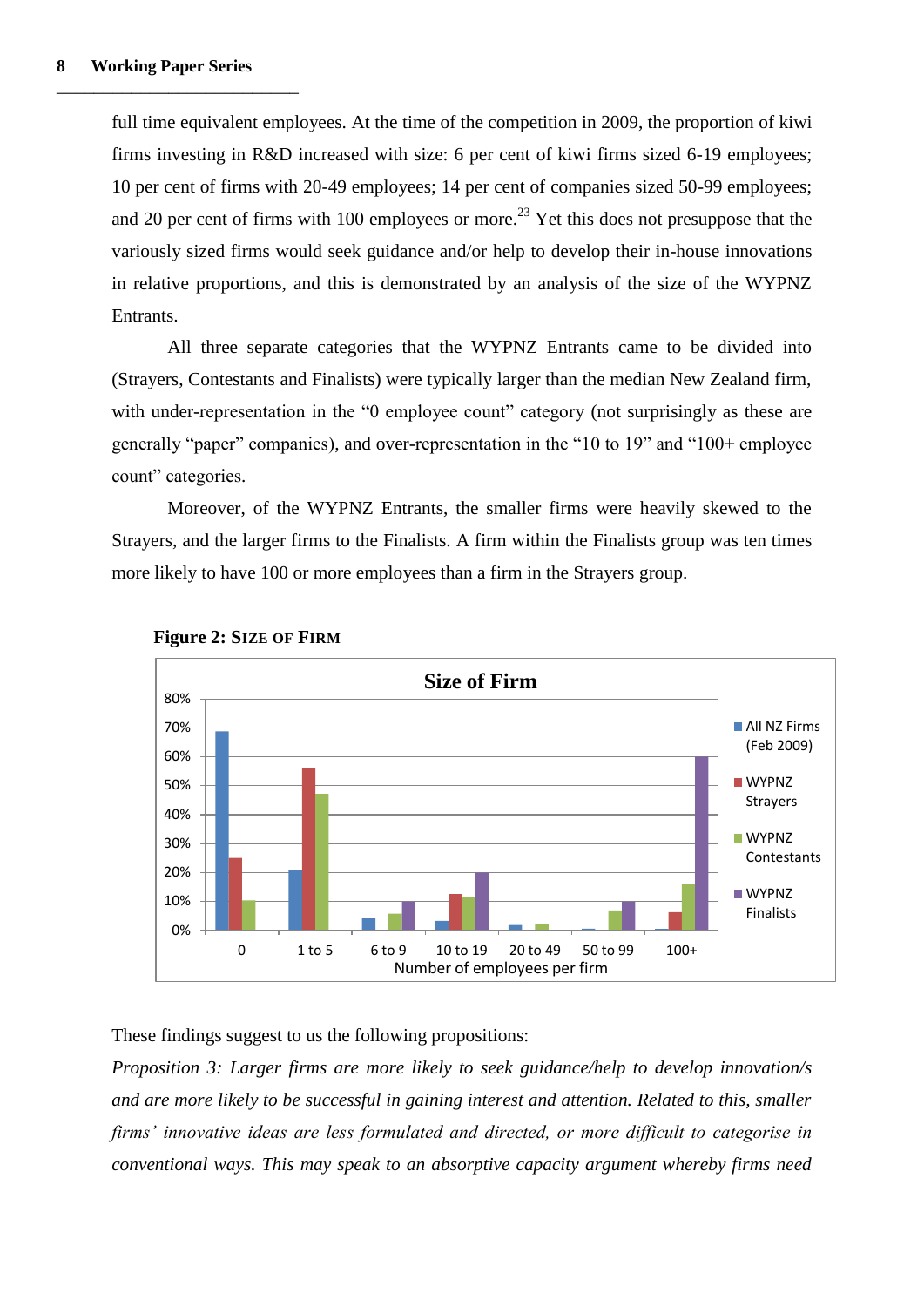*to be of sufficient size to have their own internal R&D/technical capability, and in turn effectively articulate their R&D needs and absorb findings.*

*Proposition 4: There exists something of a medium-sized company "gap" in New Zealand's corporate innovation landscape regarding firms that seek outside guidance and help. Despite the fact that a higher proportion of medium firms invest in R&D than smaller firms (as shown in the 2009 Survey), we have found that far fewer firms sized 20-99 entered the WYPNZ competition than not only smaller firms, but also larger firms.*<sup>24</sup>

### **AGE OF COMPANIES**

The median New Zealand firm was incorporated on 15th July 2004.<sup>25</sup> As of the WYPNZ deadline, this firm was 58 months old, or four years and ten months. The WYPNZ Entrants were typically older firms. The median WYPNZ Strayer was 14 months older than the median NZ firm, while the median WYPNZ Contestant was 13 months older still, and the median WYPNZ Finalist was 282 months older than that.

The median WYPNZ Strayer was incorporated in May 2003. As of the WYPNZ deadline, this firm was 72 months, or six years old. The median WYPNZ Contestant was incorporated in April 2002, making it 85 months old, or seven years and one month. The median WYPNZ Finalist was incorporated in October 1978, and thus at the WYPNZ deadline this firm was 367 months, or 30 years and seven months old.



**Figure 3: AGES OF MEDIAN FIRMS**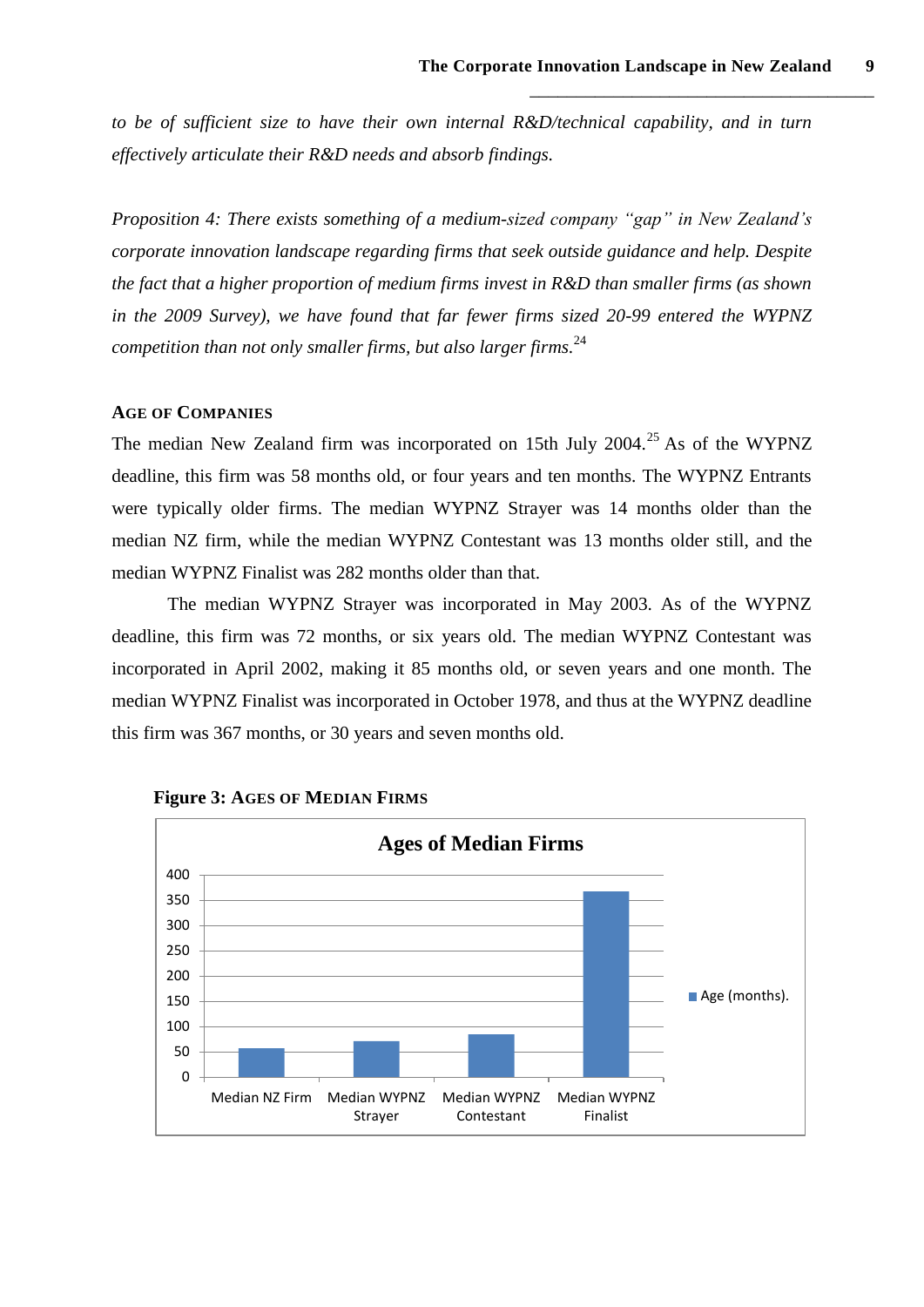From the data relating to firm age shown in figure 3 we propose the following:

*Proposition 5: Older firms are more likely to seek guidance/help to develop innovation/s.*

*Proposition 6: Older firms' innovative ideas are better formulated or easier to categorise in conventional ways and are subsequently more likely to gain interest and attention.*

#### **EXPORT ORIENTATION OF COMPANIES**

In the year of the WYPNZ competition in 2009, 18 per cent of New Zealand firms were exporters.<sup>26</sup> Yet the WYPNZ Entrants were much stronger exporters; all WYPNZ Finalists, four-fifths of Contestants, and three-quarters of Strayers were selling into overseas markets at the time of the competition.

Figures for the median number of export markets held by NZ Manufacturers are unavailable. But for the WYPNZ Strayers, this was 1.5, followed by 5 for Contestants and 31 for Finalists. Given, as we have seen above, that the Finalists were typically the larger and older firms of the WYPNZ Entrants, it stands to reason that they should also have a slightly higher proportion of exporters with a significantly larger number of established overseas markets. The distribution of export destinations varied between the WYPNZ Entrant groups, but making comparisons between these figures is at times misleading. For example, there were only four WYPNZ Strayer exporters, which meant that only one of these firms needed to be exporting to a rare export destination, such as Namibia, for this market to be a destination for 25 per cent of the Strayer exporters. Meanwhile, the WYPNZ Contestant exporters, which numbered 46, would need 12 firms to be exporting to a particular destination to show a comparable proportion. By way of reference, nine Contestant exporters were exporting into the major export destination of the United Kingdom, or just 20 per cent.

Moreover, analysing the major WYPNZ Contestants' and Finalists' export destinations is not particularly fruitful. The Finalists, being much more prolific exporters than their fellow contestants, are a large subset of the WYPNZ Contestants category. Not surprisingly, comparing the top five export destinations of the WYPNZ Contestants and Finalists makes for similar reading: (Contestants: Australia, USA, UK, China, Canada; Finalists: Australia, USA, China, Canada, India).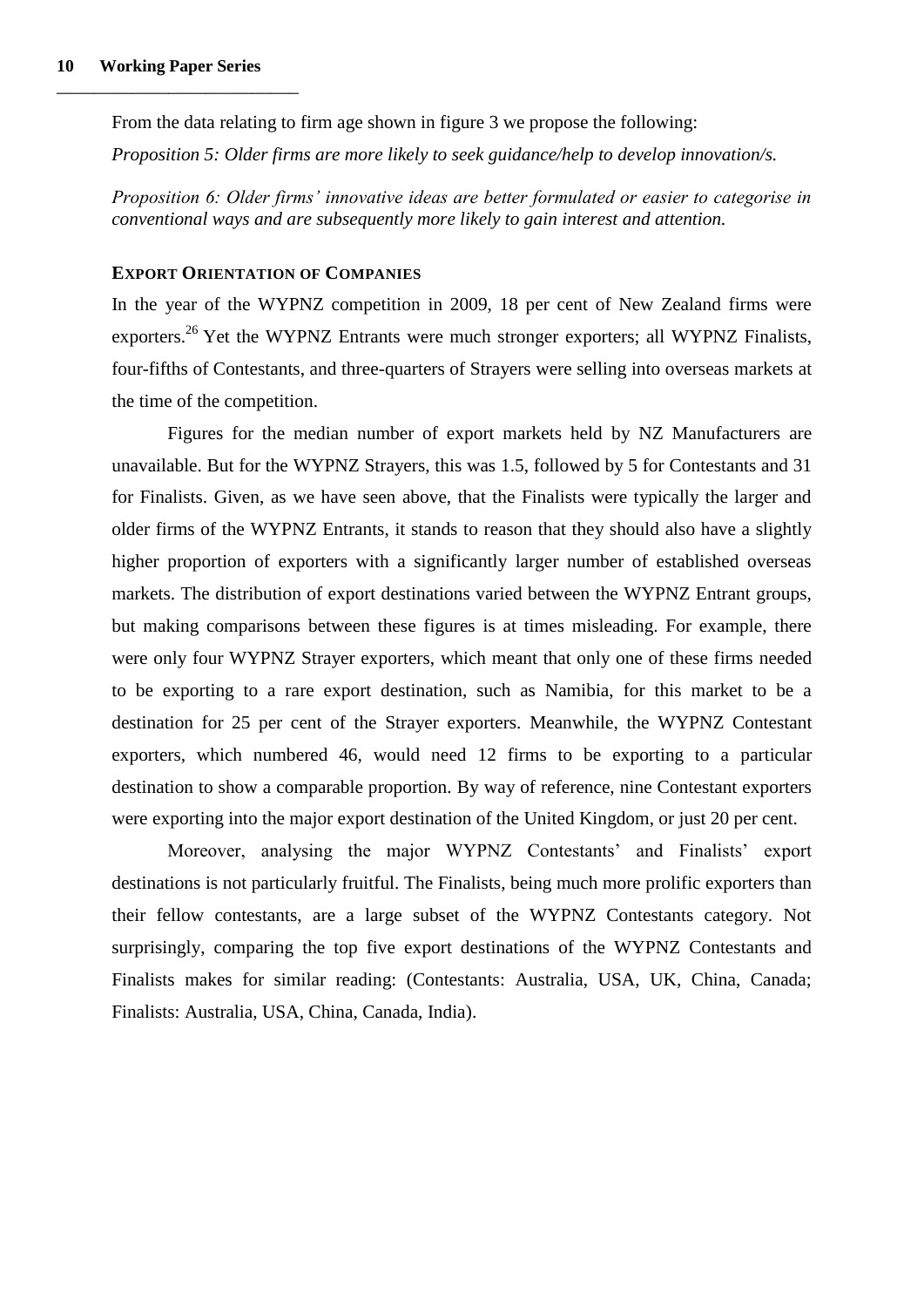

**Figure 4: EXPORTING FIRMS**



**Figure 5: MEDIAN NUMBER OF MARKETS**

From the data outlined in figures 4 and 5 we can advance the following propositions: *Proposition 7: New Zealand exporters are more likely to have innovative intent.*

*Proposition 8: The greater the number of export markets the company relates to, the better it is at defining and presenting innovation problems.*

These propositions appear to reinforce what is termed the LBE, or "learning-byexporting" hypothesis, which has been advanced to explain the generally better performance indicators of exporters. A discussion paper published by New Zealand's Reserve Bank in 2010 defined the "learning" part of LBE as partly applicable to innovation. It argues that exporters gain "improved access to new knowledge and technologies through greater contact with offshore suppliers, customers and competitors; and higher profits, economies of scale and greater incentives to develop specialised products for larger markets".<sup>27</sup> We will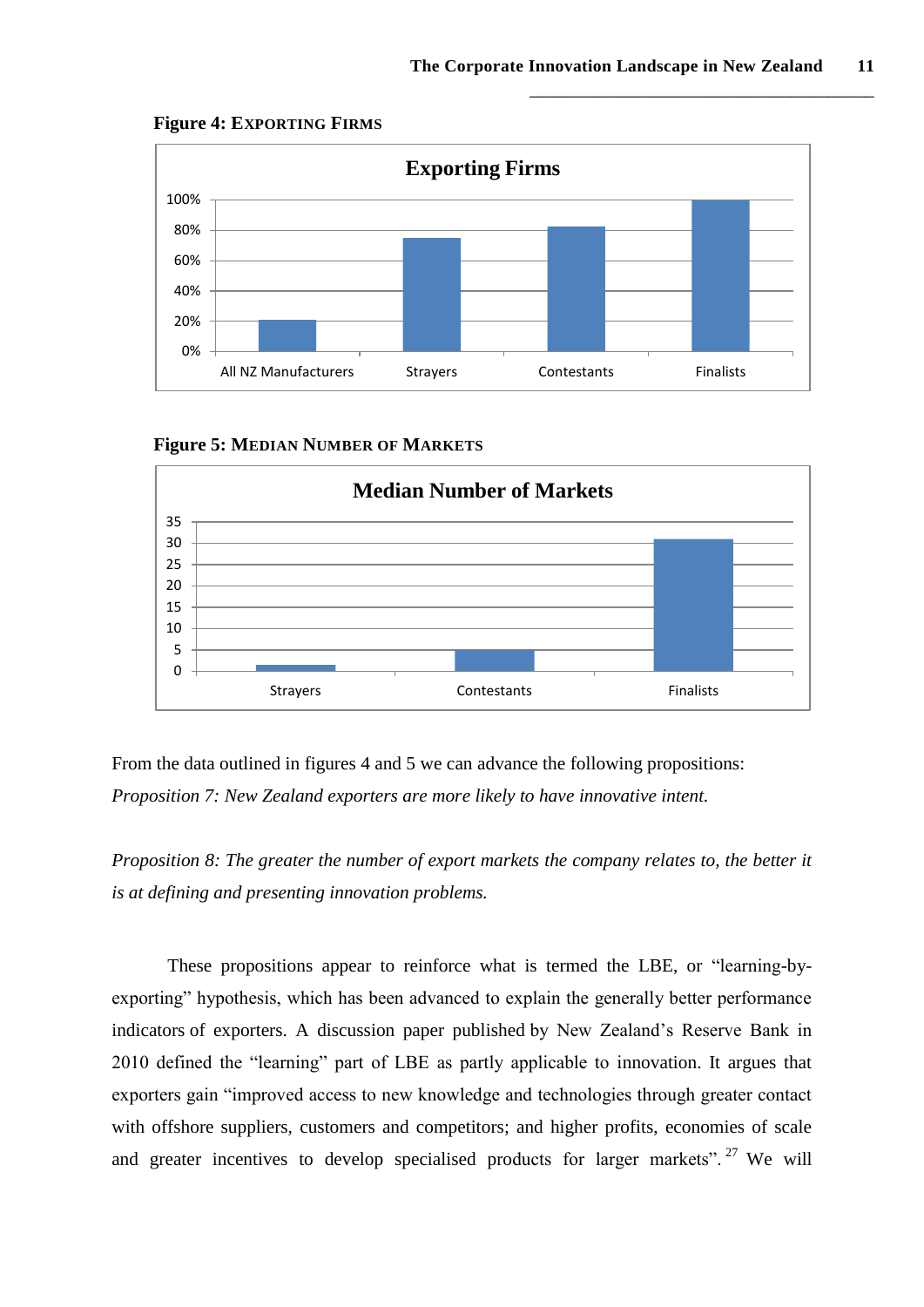therefore explore the LBE literature further to assess whether our research offers a contribution.

#### **SECTORS OF APPLICANT COMPANIES AND PROBLEM TYPES**

With respect to the sectors from which the WYPNZ Entrants hailed, we found that the Finalists were very much over-represented in the manufacturing sector relative to the Contestants. However, this is likely to be appropriate given that IRL's focus and areas of expertise are very closely aligned to manufacturing within New Zealand's science system. Furthermore, Statistics New Zealand's Business Operations Survey shows that in 2009, manufacturing was the industry with the highest proportion of companies investing in R&D at 20 percent relative to the national average of  $8.^{28}$  However, Figure 6 below may offer useful "food for thought" for IRL and others within the science system wanting to reflect on whether IRL should be expanding their focus/expertise into other related areas (such as biotech, energy and ICT), and how inquiries from these sectors might be redistributed to other Crown Research Institutes or other entities, or dealt with in partnership with such entities.



#### **Figure 6: SECTORS OF COMPANIES**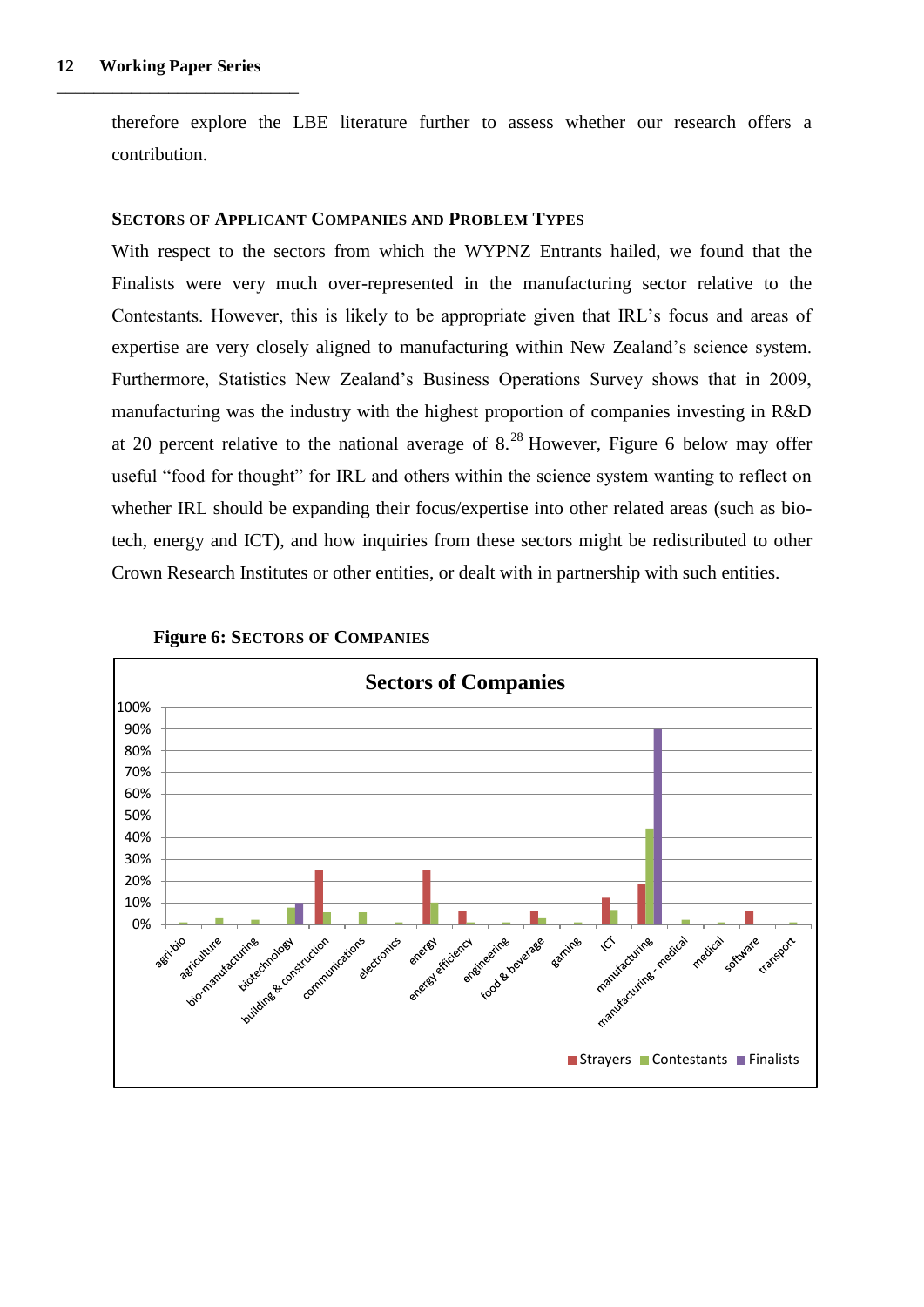Another way to examine the WYPNZ proposals is to make use of IRL's categorisation of "problem type". The term refers the type of R&D problem submitted by each of the WYPNZ Entrants, which IRL categorised along the lines of new or improved processes or products and services. Within the WYPNZ Entrants, the spread of problem types in Strayers and Contestants was roughly the same. WYPNZ Entrants were approximately 5 times more likely to enter with a new product or service idea than with a new process issue. New product WYPNZ proposals were more than two times more common than product/service improvements. Process improvement proposals were more common than proposals of new processes. Finalists had a far higher proportion of new products/services than the contestant sample. No new process proposals made the final.



**Figure 7: PROBLEM TYPES**

These findings on problem types suggest to us the following propositions:

*Proposition 9: New product/service ideas may be easier/more likely to be surfaced than product/service improvements, new process innovations and process improvements.*

*Proposition 10: New product/service ideas and innovations are more likely to be understood, valued and supported by external bodies than process innovations.*

*Proposition 11: New process ideas may be difficult to articulate and categorise (hence their over-representation as "strayers").*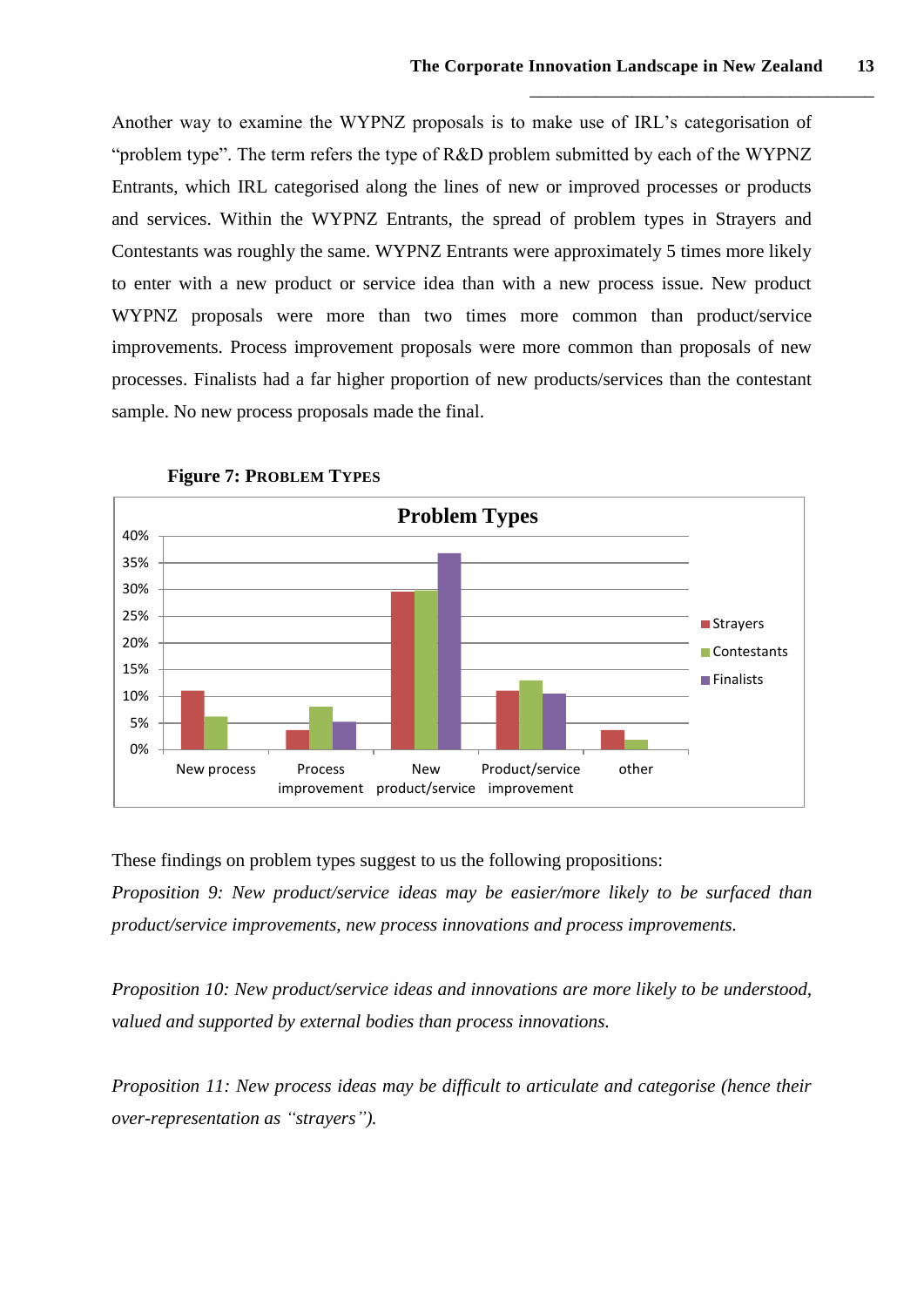#### **WHEN APPLICATIONS WERE RECEIVED**

There was significant variation in the dates IRL received applications from the WYPNZ Entrants. 37.5% of Strayers submitted their application on the day of the deadline, which compares to 28.4% of Contestants and 20% of Finalists. This might suggest the perils of leaving one's application until the last minute. But the Strayers' applications were not rejected for poor quality, but rather for their inapplicability to IRL's skills set. Still, we could argue that last-minute applications are more likely to be from firms who are somewhat misguided in their search for innovation support.

Perhaps the most interesting insight is from IRL's perspective, and their estimations of how the competition was fairing in terms of participation. In the first 63 days since the first application was received, only roughly 30% of Contestants had submitted their applications, and the remaining 70% submitted in a rush during the final three days.



**Figure 8: DATE APPLICATIONS RECEIVED** 

In the light of these findings we propose the following:

*Proposition 12: New Zealand firms may only devote themselves to developing thinking around innovation once more pressing day-to-day issues are attended.*

*Proposition 13: Later applications for innovation funding/support may be rushed, and these applications are less likely to be successful in garnering support.*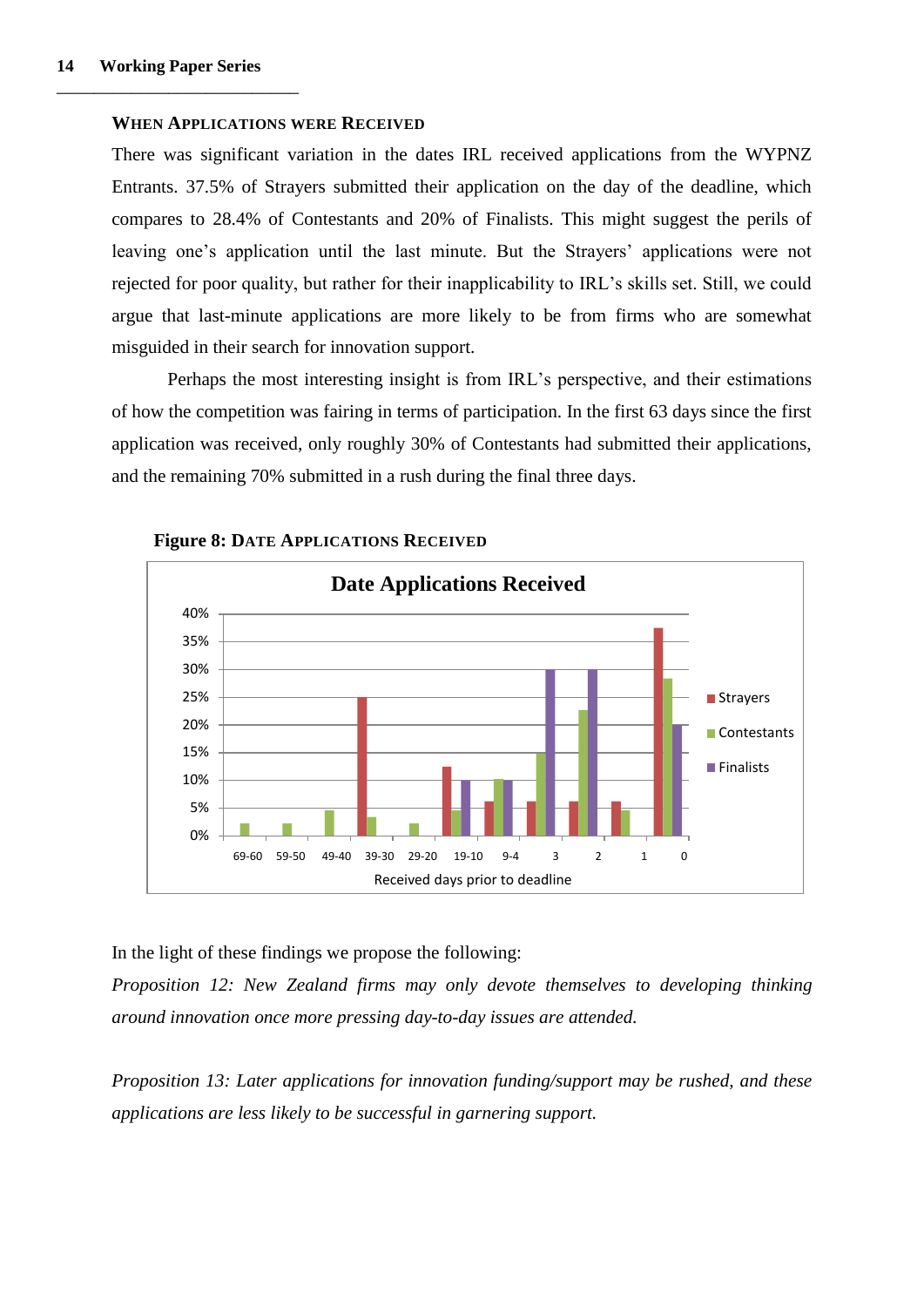#### **OTHER FINDINGS**

In analysing the nature of the applicants to WYPNZ, one other factor stuck out as worthy of further attention. Only three of the 104 WYPNZ Entrants were publicly listed on the NZ Stock Exchange, of which two were Finalists and the third was a Contestant. It would seem that the NZ Stock Exchange is not particularly receptive to tech firms, and that the Alternative Market has not met the needs of all firms with innovative intent. This leads us to the following proposition:

*Proposition 14: Such a small percentage of New Zealand companies with innovative intent being listed on the stock exchange may contribute to making it difficult for people to invest, and feel directly involved, in innovation in New Zealand.*

## **CONCLUSIONS**

In our preliminary analysis of the WYPNZ application forms and applicant demographics, the location, size, age, export orientation, types of problems and the innovations required to solve them, and the application behaviour of the WYPNZ Entrants were found to be of particular interest.

From analysing the applicant demographics described above and relating these to other data on the nature of the New Zealand corporate landscape, we have generated several propositions that necessitate further, more intensive research. We aim to conduct interviews with the various competition stakeholders, such as key IRL staff, and select WYPNZ Strayers, Contestants and Finalists, to seek further insights into our propositions. However, we do believe that analysing this uniquely insightful data set has enabled us to propose a solid range of findings that should inform decisions about New Zealand's science system, or at least be discussed by those in positions who make such decisions. Table 1 below provides a summary of the propositions outlined in this paper based on our initial analysis of the WYPNZ data, and a summary of the potential implications of these propositions for policy makers and other stakeholders in corporate innovation in New Zealand.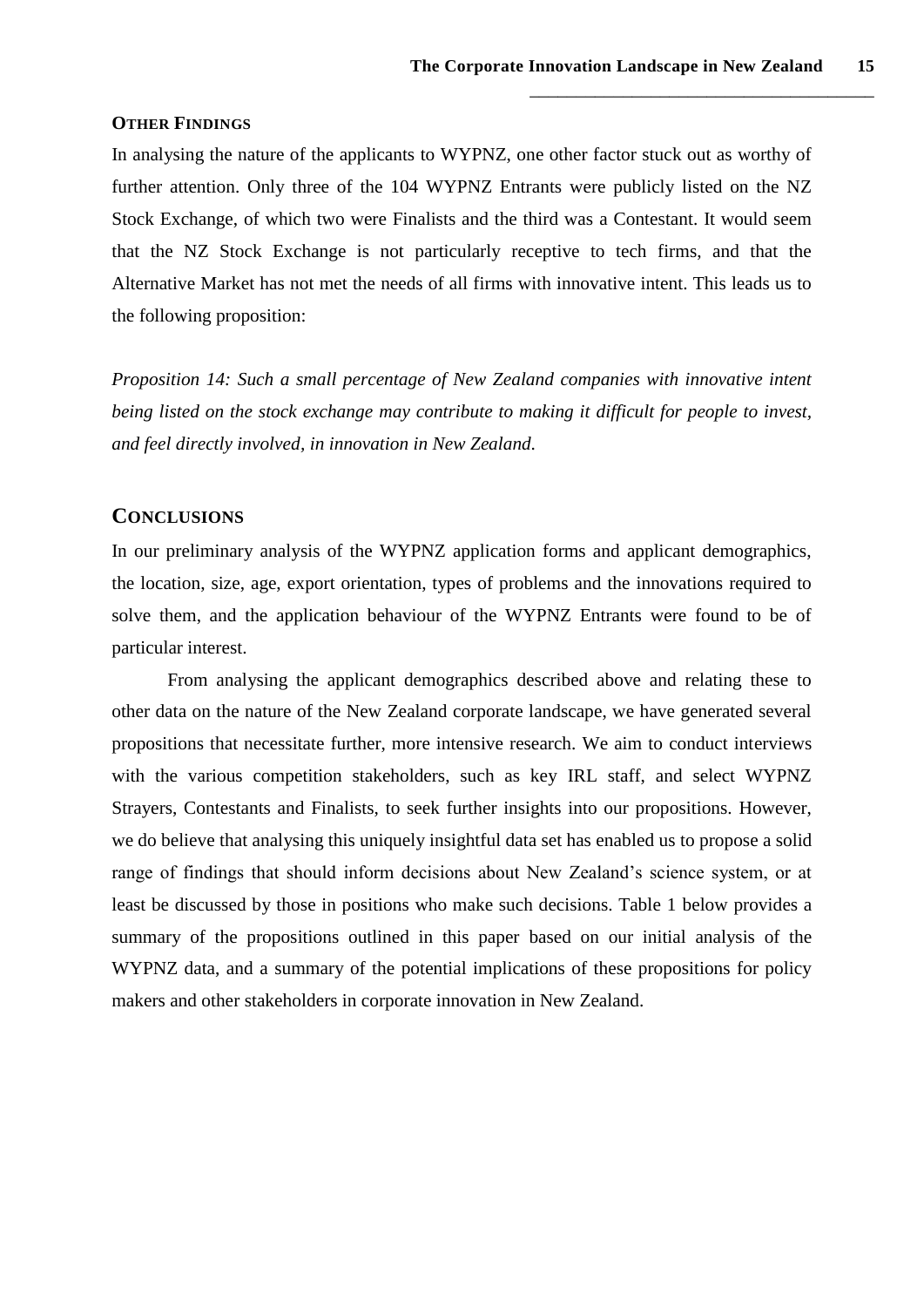### **TABLE 1: A SUMMARY OF THE WYPNZ STUDY'S PROPOSITIONS AND POTENTIAL IMPLICATIONS FOR POLICY MAKERS**

| <b>Proposition</b>                                                                                                                                                                                                                                                                                                                                                                                                                                                                                                                | <b>Potential implications</b>                                                                                                                                                                                                                     |
|-----------------------------------------------------------------------------------------------------------------------------------------------------------------------------------------------------------------------------------------------------------------------------------------------------------------------------------------------------------------------------------------------------------------------------------------------------------------------------------------------------------------------------------|---------------------------------------------------------------------------------------------------------------------------------------------------------------------------------------------------------------------------------------------------|
| 1. No geographic region in New Zealand has more or<br>less "innovative intent", or innovative capability, than<br>any other.                                                                                                                                                                                                                                                                                                                                                                                                      | Innovation clustering (at least in manufacturing<br>in general) may not be occurring New Zealand.<br>Attention should be spread evenly across the<br>country rather than targeted to specific regions.                                            |
| 2. IRL's location in Wellington has no significant<br>bearing on encouraging or discouraging firms from any<br>particular geographic region to relate to it.                                                                                                                                                                                                                                                                                                                                                                      | The physical location of a research institute may<br>not be as important as some might think in terms<br>of engagement with business.                                                                                                             |
| 3. Larger firms are more likely to seek guidance/help to<br>develop innovations and are more likely to be successful<br>in gaining interest and attention. Related to this, smaller<br>firms' innovative ideas are less formulated and directed,<br>or more difficult to categorise. This may speak to an<br>absorptive capacity argument whereby firms need to be<br>size to have<br>their own internal<br>of sufficient<br>R&D/technical capability, and in turn effectively<br>articulate their R&D needs and absorb findings. | Smaller firms may need intervention at an earlier<br>stage to help them develop their innovative intent<br>and see this intent result in successful support.                                                                                      |
| 4. There exists something of a medium-sized company<br>"gap" in New Zealand's corporate innovation landscape<br>regarding firms that seek outside guidance and help.                                                                                                                                                                                                                                                                                                                                                              | As other studies have indicated, New Zealand<br>faces a challenge in growing companies from<br>medium-sized to large. Part of the challenge may<br>be encouraging the effective innovative intent of<br>those medium-sized companies.             |
| 5. Older firms are more likely to seek guidance/help to<br>develop innovation/s.                                                                                                                                                                                                                                                                                                                                                                                                                                                  | It may be valuable to develop ways in which<br>newer companies can improve their skills in<br>applications<br>formulating<br>for<br>help<br>with<br>developing innovation. Older companies as<br>mentors or advisors may be part of the solution. |
| 6. Older firms' innovative ideas are better formulated or<br>easier to categorise in conventional ways and are<br>subsequently more likely to gain interest and attention.                                                                                                                                                                                                                                                                                                                                                        |                                                                                                                                                                                                                                                   |
| 7. New Zealand exporters are more likely to have<br>innovative intent.                                                                                                                                                                                                                                                                                                                                                                                                                                                            | Given that exporting and effective innovative<br>intent may be closely related, systems that<br>encourage exporting and innovation should be<br>integrated or part of the same system.                                                            |
| 8. The greater the number of export markets the<br>company relates to, the better it is at defining and<br>presenting innovation problems.                                                                                                                                                                                                                                                                                                                                                                                        |                                                                                                                                                                                                                                                   |
| 9. New product/service ideas may be easier/more likely<br>to be surfaced than product/service improvements, new<br>process innovations and process improvements.                                                                                                                                                                                                                                                                                                                                                                  | education work could be done<br>More<br>in<br>encouraging firms and funding agencies, CRIs<br>and other parts of the science system to<br>recognise value and promote process innovation<br>in addition to product and service innovation.        |
| 10. New product/service ideas and innovations are more<br>likely to be understood, valued and supported by<br>external bodies than process innovations.                                                                                                                                                                                                                                                                                                                                                                           |                                                                                                                                                                                                                                                   |
| 11. New process ideas may be difficult to articulate and<br>categorise.                                                                                                                                                                                                                                                                                                                                                                                                                                                           |                                                                                                                                                                                                                                                   |
| 12. New Zealand firms may only devote themselves to<br>developing thinking around innovation once more<br>pressing day-to-day issues are attended.                                                                                                                                                                                                                                                                                                                                                                                | More help may be needed to encourage firms to<br>think through, seek help and apply early for<br>innovation support services.                                                                                                                     |
| 13. Later applications for innovation funding/support are<br>less likely to be successful in garnering support.                                                                                                                                                                                                                                                                                                                                                                                                                   |                                                                                                                                                                                                                                                   |
| 14. A very small percentage of New Zealand companies<br>with innovative intent are listed on the stock exchange.                                                                                                                                                                                                                                                                                                                                                                                                                  | Finding ways of increasing the public visibility<br>of firms with innovative intent, and promoting<br>how New Zealanders can invest in them, should<br>be encouraged.                                                                             |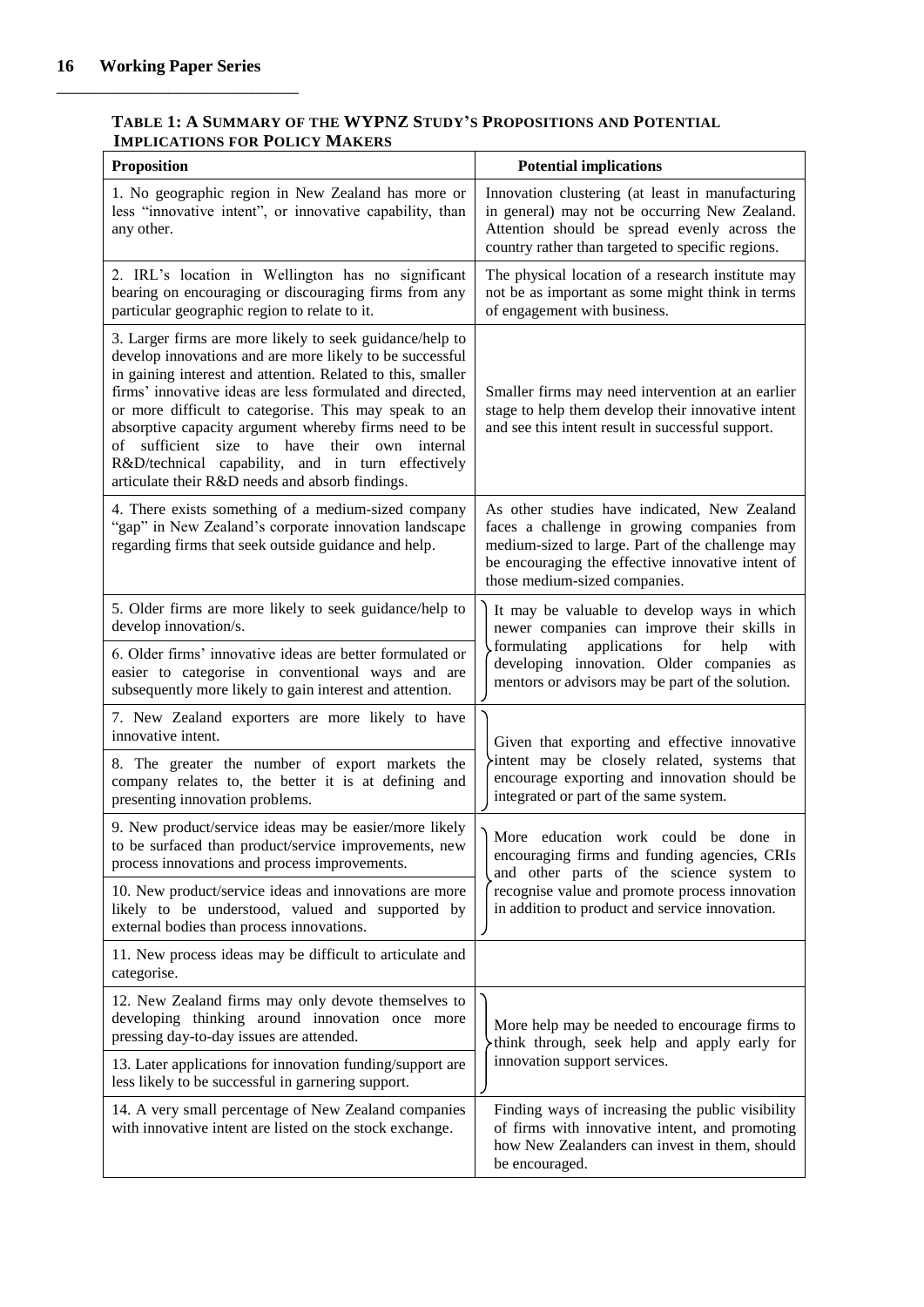#### **NOTES**

<sup>1</sup> OECD. (2010). *OECD Science, Technology and Industry Outlook 2010*. OECD Publishing, 206.

<sup>2</sup> OECD. (2009). *Main Science and Technology Indicators*, OECD Publishing, (2009)1: 47.

<sup>3</sup> Primary among these provisions was that the data was to be aggregated to ensure anonymity wherever possible.

<sup>4</sup> IRL. (2010). Statement of Core Purpose. Retrieved October, 2011, from www.irl.cri.nz/about-us/who-weare/statement-core-purpose

5 IRL. (2008). Annual Report 2008, p. 60. Retrieved October, 2011, from

http://www.irl.cri.nz/sites/all/files/about-us/annual-reports/financials-08.pdf; and IRL. (2007). Annual Report 2007, p. 52. Retrieved October, 2011, from http://www.irl.cri.nz/sites/all/files/about-us/annualreports/financial07.pdf

<sup>6</sup> Coffey, S. (2009, July 30). Creative thinking in challenging times. *New Zealand Herald*, B2.

<sup>7</sup> Cited in IRL. (2009, March 17). "Eureka moment" leads to development of \$1 million R&D competition. *New Zealand Press Association*.

8 IRL. (2009, March 31). \$1 million R&D competition attracts significant interest. *New Zealand Press Association*.

9 IRL. (2009, June 18). Finalists chosen for \$1 million R&D competition. *Scoop*.

<sup>10</sup> Chesbrough, H. (2003). *Open Innovation: The new imperative for creating and profiting from technology*. Boston: Harvard Business School Press; and Howe, J. (2008). Crowdsourcing: Why the power of the crowd is driving the future of business. New York: Crown Publishing Group; and Dunford, R., & Cummings, S. (2011). Contested (not lost) in translation: Crowdsourcing and its impact on occupational identity. Presented July 8, at the 27th EGOS Colloquium, Gothenburg, Sweden.

<sup>11</sup> Spaceward Foundation and NASA announce beam power and tether competitions. (2005, October 13). *Space Daily*. Retrieved October, 2011, from www.spacedaily.com/news/energy-tech-05zzzzzzzb.html

<sup>12</sup> IRL. (2009). Win-win for What's Your Problem New Zealand? finalists. Retrieved February, 2010, from http://www.irl.cri.nz/newsroom/news/win-win-whats-your-problem-new-zealand-finalists

<sup>13</sup> IRL. (2009). Win-win for What's Your Problem New Zealand? finalists. Retrieved February, 2010, from http://www.irl.cri.nz/newsroom/news/win-win-whats-your-problem-new-zealand-finalists; and IRL. (2009, June 18). Finalists chosen for \$1 million R&D competition. *Scoop*.

<sup>14</sup> IRL staff termed these companies "no fits".

<sup>15</sup> IRL. (2009, June 18). Finalists chosen for \$1 million R&D competition. *Scoop*.

<sup>16</sup> Robert Holt, personal communication, 16 October, 2011.

<sup>17</sup> Robert Holt, personal communication, 16 October, 2011; and IRL. (2009, June 18). Finalists chosen for \$1 million R&D competition. *Scoop*.

<sup>18</sup> Churchouse, N. (2009, August 18). Resene wins \$1m of research expertise. *Dominion Post*, 2<sup>nd</sup> ed.

<sup>19</sup> Eng, M. (2010, March). Capturing Media & Public Attention – IRL's Million Dollar R&D Competition, presented at the NZ Bio Conference, Auckland, p. 2.

<sup>20</sup> IRL. (2009, August 17). Science contest hands million-dollar research to paint company. *New Zealand Press Association*.

<sup>21</sup> Source for "All NZ Firms" data: Statistics New Zealand. (2009). New Zealand Business Demography Statistics: February 2009. Wellington: Cathryn Ashley-Jones, p. 5.

<sup>22</sup> As the source that provided "All NZ Firms" data divided New Zealand into four regions, we were restricted to doing the same in our analysis of the WYPNZ Entrants for the sake of comparability. However, we also examined the locations of WYPNZ Entrants in more detail, at the cost of comparability to "All NZ Firms", for the purpose of investigating whether the WYPNZ competition results were potentially influenced by IRL's location being in Wellington. We did this by taking the Strayer/Contestant/Finalist categories as indications of fail/compete/succeed in gaining attention as innovative firms seeking support. We found that Wellington Strayers were slightly over-represented relative to Total WYPNZ Entrants Strayers, (and thus Wellington Contestants were slightly under-represented). We found that Wellington Finalists were relatively proportionate to Total WYPNZ Finalists. We also found that Auckland Strayers/Contestants/Finalists were almost perfectly representative of Total WYPNZ Entrants Strayers/Contestants/Finalists, as the following table shows:

Total WYPNZ Entrants Wellington Entrants Auckland Entrants Strayers 15% (16/104) 27% (3/11) 13% (5/38) Contestants 85% (88/104) 73% (8/11) 87% (33/38)

Finalists 10% (10/104) 9% (1/11) 11% (4/38)

This suggested to us that IRL's location, in this virtual age, had no bearing on the results of the competition.

<sup>23</sup> Statistics New Zealand. (2010). Business Operations Survey: 2009 Tables. Wellington: Geoff Bascand, Table 5: Business Activities. Retrieved November, 2011, from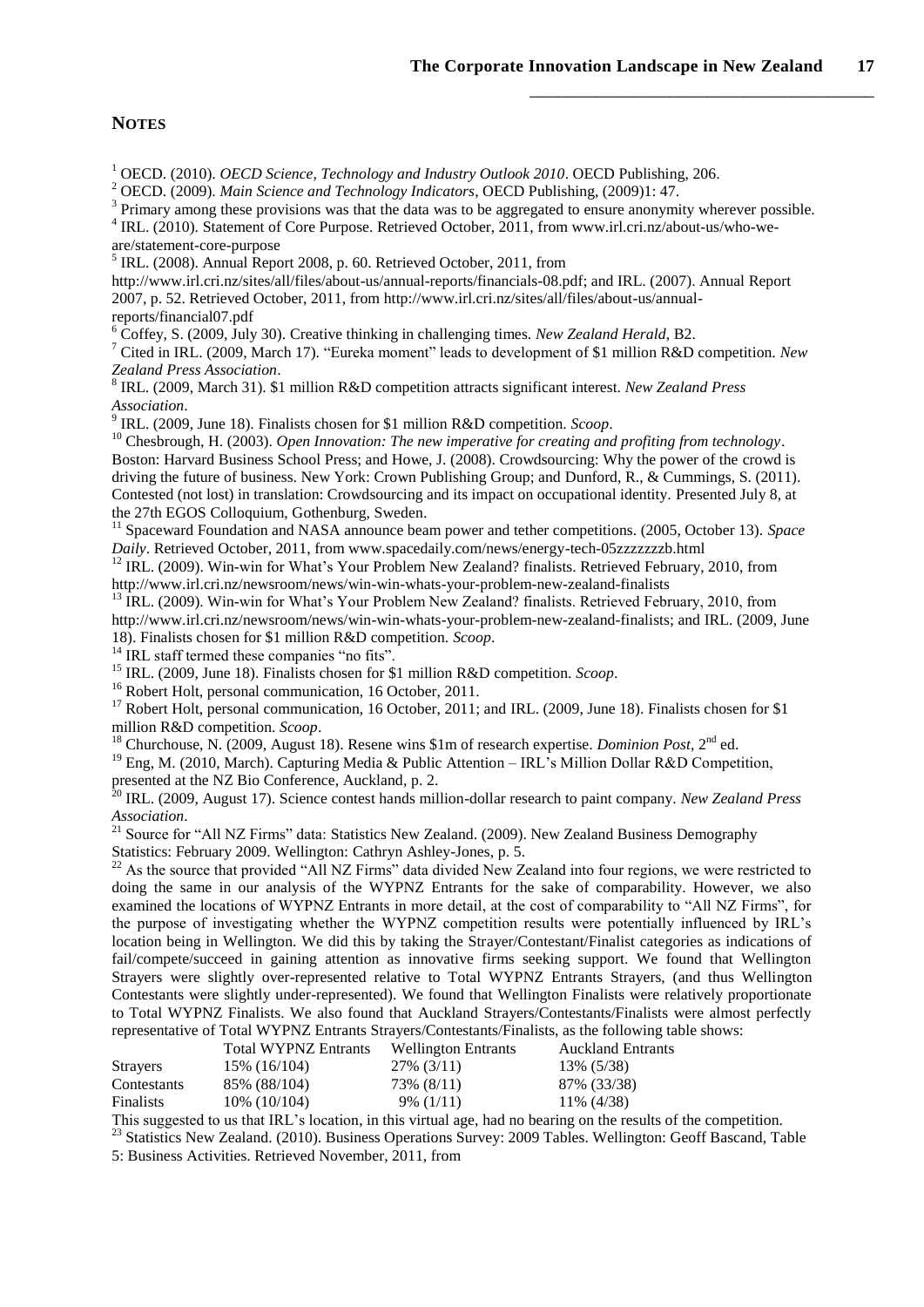http://www.stats.govt.nz/browse\_for\_stats/businesses/business\_growth\_and\_innovation/business-op-survey-2009-tables.aspx

 $24$  While the former might be expected simply because there are so many more smaller NZ firms (26,000 vs. 8,000), the latter is certainly not expected given that, according to the Business Operations Survey, there are 5-6 times as many medium-sized firms as there are large firms with 100+ employees. Indeed, the number of medium firms investing in R&D in 2009 was  $(6,243 \times 10\%) + (1,749 \times 14\%) = 869$ , and the number of large firms was  $1.539 \times 20\% = 308$ . Thus we would expect to see around 3 times as many firms sized 20-99 applying as WYPNZ Entrants than larger firms, but in fact there were 8 medium-sized Contestants and 14 large Contestants.

 $25$  This date was generated, using the following website, from a database search for all firms ever registered in New Zealand that are currently still in business. New Zealand Government (2011). The New Zealand Companies Office Register. Retrieved June, 2011, from http://www.business.govt.nz/companies

 $^{26}$  NB: This figure applies to kiwi firms with six or more employees. Statistics New Zealand. (2010). Business Operations Survey: 2009 Tables. Wellington: Geoff Bascand, Table 5: Business Activities. Retrieved November, 2011, from http://www.stats.govt.nz/browse\_for\_stats/businesses/business\_growth\_and\_innovation/businessop-survey-2009-tables.aspx

 $2^{27}$  Reserve Bank of New Zealand. (2010). Exporting and performance: Market entry, expansion and destination characteristics. Discussion Paper Series DP2010/07, September, New Zealand. Richard Fabling and Lynda Sanderson. p. 2. Retrieved October, 2011, from http://www.rbnz.govt.nz/research/discusspapers/dp10\_07.pdf <sup>28</sup> Statistics New Zealand. (2010). Business Operations Survey: 2009 Tables. Wellington: Geoff Bascand, Table 5: Business Activities. Retrieved November, 2011, from

http://www.stats.govt.nz/browse\_for\_stats/businesses/business\_growth\_and\_innovation/business-op-survey-2009-tables.aspx

# **REFERENCES.**

- Chesbrough, H. (2003). *Open Innovation: The new imperative for creating and profiting from technology*. Boston: Harvard Business School Press.
- Churchouse, N. (2009, August 18). Resene wins \$1m of research expertise. *Dominion Post*,  $2^{nd}$  ed.
- Coffey, S. (2009, July 30). Creative thinking in challenging times. *New Zealand Herald*.
- Dunford, R., & Cummings, S. (2011). Contested (not lost) in translation: Crowdsourcing and its impact on occupational identity. Presented July 8, at the 27th EGOS Colloquium, Gothenburg, Sweden.
- Eng, M. (2010, March). Capturing Media & Public Attention IRL's Million Dollar R&D Competition, presented at the NZ Bio Conference, Auckland.
- Howe, J. (2008). Crowdsourcing: Why the power of the crowd is driving the future of business. New York: Crown Publishing Group.
- IRL. (2007). Annual Report 2007. Retrieved October, 2011, from http://www.irl.cri.nz/sites/all/files/about-us/annual-reports/financial07.pdf
- IRL. (2008). Annual Report 2008. Retrieved October, 2011, from http://www.irl.cri.nz/sites/all/files/about-us/annual-reports/financials-08.pdf
- IRL. (2009). Win-win for What's Your Problem New Zealand? finalists. Retrieved February, 2010, from http://www.irl.cri.nz/newsroom/news/win-win-whats-your-problem-newzealand-finalists
- IRL. (2009, March 17). "Eureka moment" leads to development of \$1 million R&D competition. *New Zealand Press Association*.